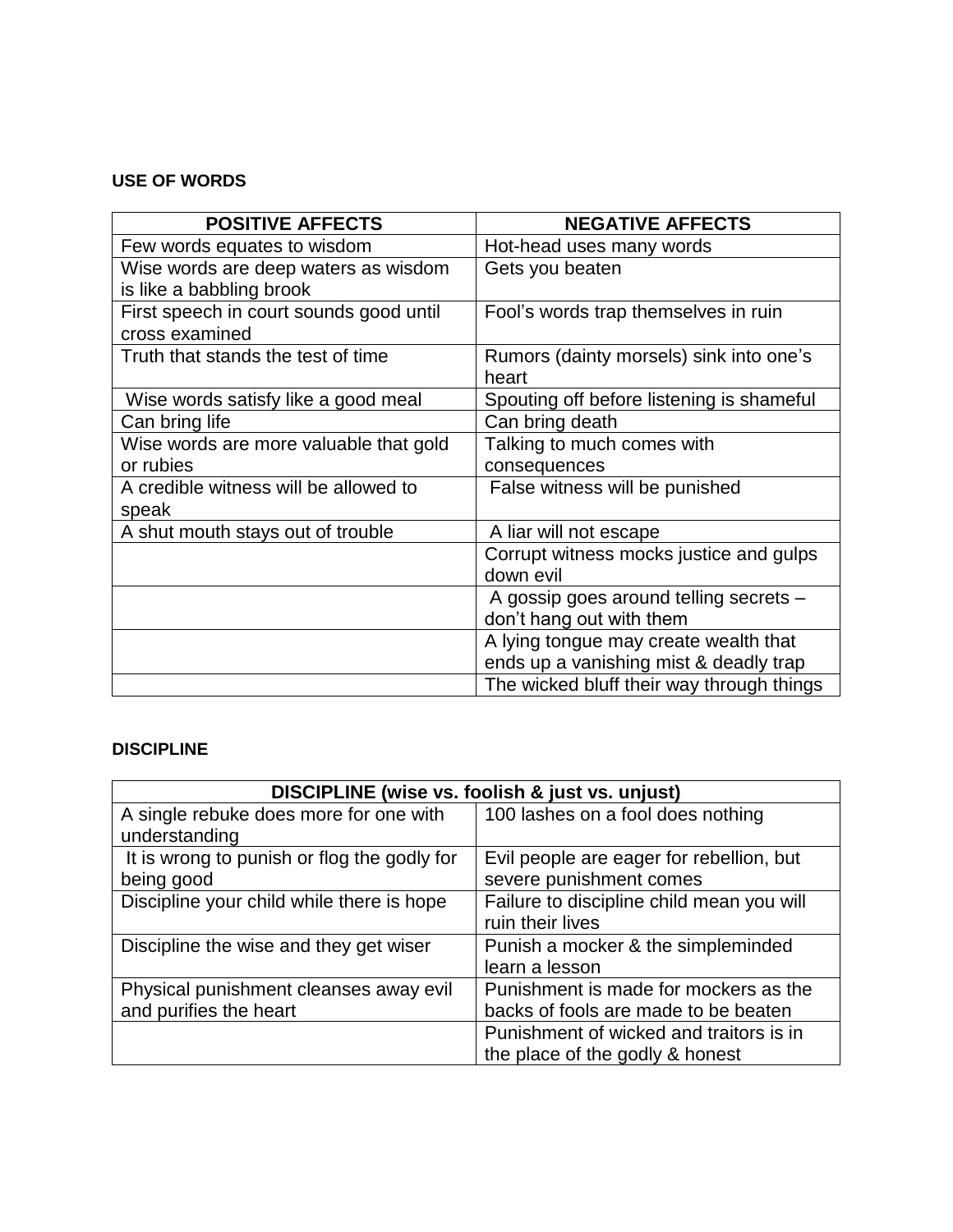#### **FAMILY LIFE**

| <b>Positive</b>                              | <b>Negative</b>                              |
|----------------------------------------------|----------------------------------------------|
| Wise servant rules over disgraceful son      | Painful to be a parent of a fool and there   |
| and shares in inheritance                    | is no joy in a rebel child                   |
| Grandchildren are the crowning glory of      | Foolish children bring grief to their father |
| the aged                                     | and bitterness to their mother(the one       |
|                                              | who gave birth to them)                      |
| Parents are the pride of their children      | A foolish child is a calamity to Father      |
| While a friend is always loyal, a brother is | A quarrelsome wife is as annoying as         |
| born to help in times of need                | constant dripping                            |
| The man who finds a wife finds a treasure    | Punishment is made for mockers as the        |
| received from the Lord                       | backs of fools are made to be beaten         |
| Fathers can give sons an inheritance of      | Children who mistreat their father or        |
| houses & wealth but only God can give        | chase away their mother are a disgrace       |
| an understanding wife.                       | and embarrassment                            |
| Failure to punish your child will ruin their | If you insult your mother and father your    |
| life                                         | life will be snuffed out!                    |
| Children are known by the way the act        | Better to live alone in the corner of the    |
| whether their conduct is pure and right      | attic than with a quarrelsome wife           |
| The glory of youth is their strength         | Better to live in a desert than with a       |
|                                              | quarrelsome wife                             |
| Gray hair of experience is the splendor of   |                                              |
| the old                                      |                                              |

## **WICKED VS. GODLY BEHAVIOR**

| GODLY                                   | <b>WICKED</b>                               |
|-----------------------------------------|---------------------------------------------|
| The godly walk with integrity & blessed | Wrongdoers listen to gossip & liars listen  |
| are their children who follow them.     | to slander                                  |
| Justice is joy to the godly             | Those who mock the poor insult their        |
|                                         | maker                                       |
|                                         | Those who rejoice at misfortune of others   |
|                                         | will be punished                            |
|                                         | Crooked heart will not prosper & lying      |
|                                         | tongues tumble into trouble                 |
|                                         | The wicked takes bribes and pervert         |
|                                         | justice                                     |
|                                         | Doing wrong leads to disgrace &             |
|                                         | scandalous behavior brings contempt         |
|                                         | Evil people desire evil and their neighbors |
|                                         | get no mercy from them                      |
|                                         | Justice terrifies evildoers                 |
|                                         | Sacrifice of evil people is detestable,     |
|                                         | especially when offered from bad motives    |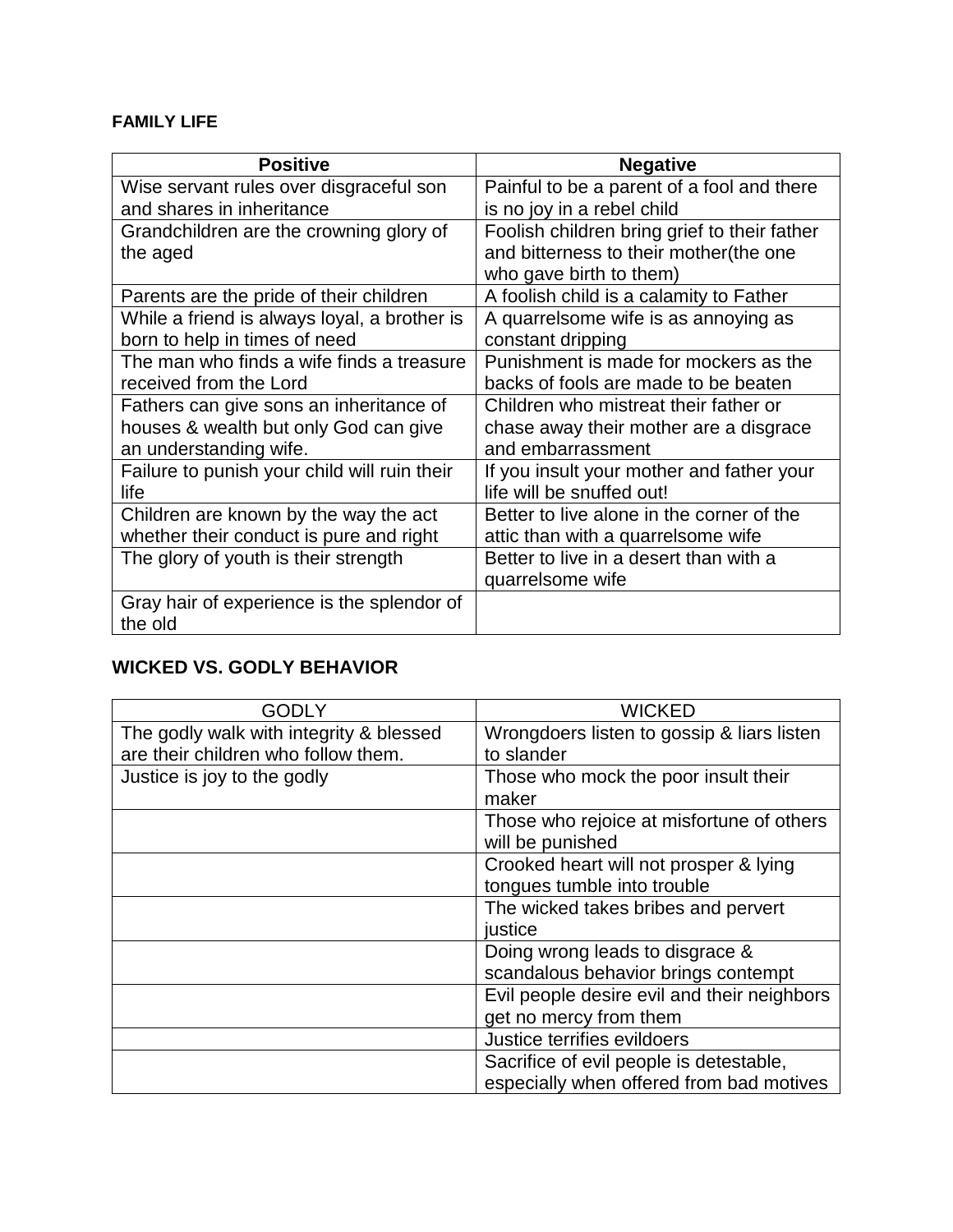### **HARDWORKING VS. LAZY**

| <b>HARDWORKING</b>                     | <b>LAZY</b>                              |
|----------------------------------------|------------------------------------------|
| Keeps their eyes open seeing plenty to | Is as bad as someone who destroys        |
| eat                                    | things                                   |
| Good planning and hard work lead to    | Sleeps soundly but idleness leaves them  |
| prosperity                             | hungry                                   |
|                                        | The lazy take food in their hands and    |
|                                        | don't even lift it to their mouths       |
|                                        | Refuse to plow and will have no food     |
|                                        | Love sleep and end up in poverty         |
|                                        | Those who love pleasure, wine, luxury,   |
|                                        | become poor and will never be rich       |
|                                        | Will come to ruin as they refuse to work |

### **COMPARISONS TO FOOLS**

| <b>WHAT IS A FOOL</b>                    |                                           |
|------------------------------------------|-------------------------------------------|
| Safer to meet a bear who lost her cubs   | Senseless to pay fools education – he     |
| then a fool                              | has no heart for learning                 |
| Sensible folks keep their eyes on wisdom | Fools have no interest in learning they   |
| but a fool just has wandering eyes       | only want to air their opinions           |
| Better to be poor and honest than        | Hot-tempered people need to pay the       |
| dishonest & a fool                       | penalty for if you rescue them once, they |
|                                          | will do it again!                         |
| Wine produces mockers & alcohol leads    | Avoiding a fight is a mark of honor while |
| to brawls – those led astray by drink    | fools insist on quarreling                |
| cannot be wise                           |                                           |

### **GOD**

| <b>WHO IS GOD?</b>                        |                                          |
|-------------------------------------------|------------------------------------------|
| His name is a strong fortress where godly | God's purposes will prevail no matter    |
| run for safety                            | what our plans                           |
| Gives ears for hearing eyes for sight as  | Directs our steps and we will not always |
| gifts                                     | understand along the way                 |
| His light penetrates our spirit exposing  | Will not falter against any human plan,  |
| our hidden motives                        | wisdom or understanding.                 |
| While battles are prepared for it is God  |                                          |
| who brings the victory.                   |                                          |